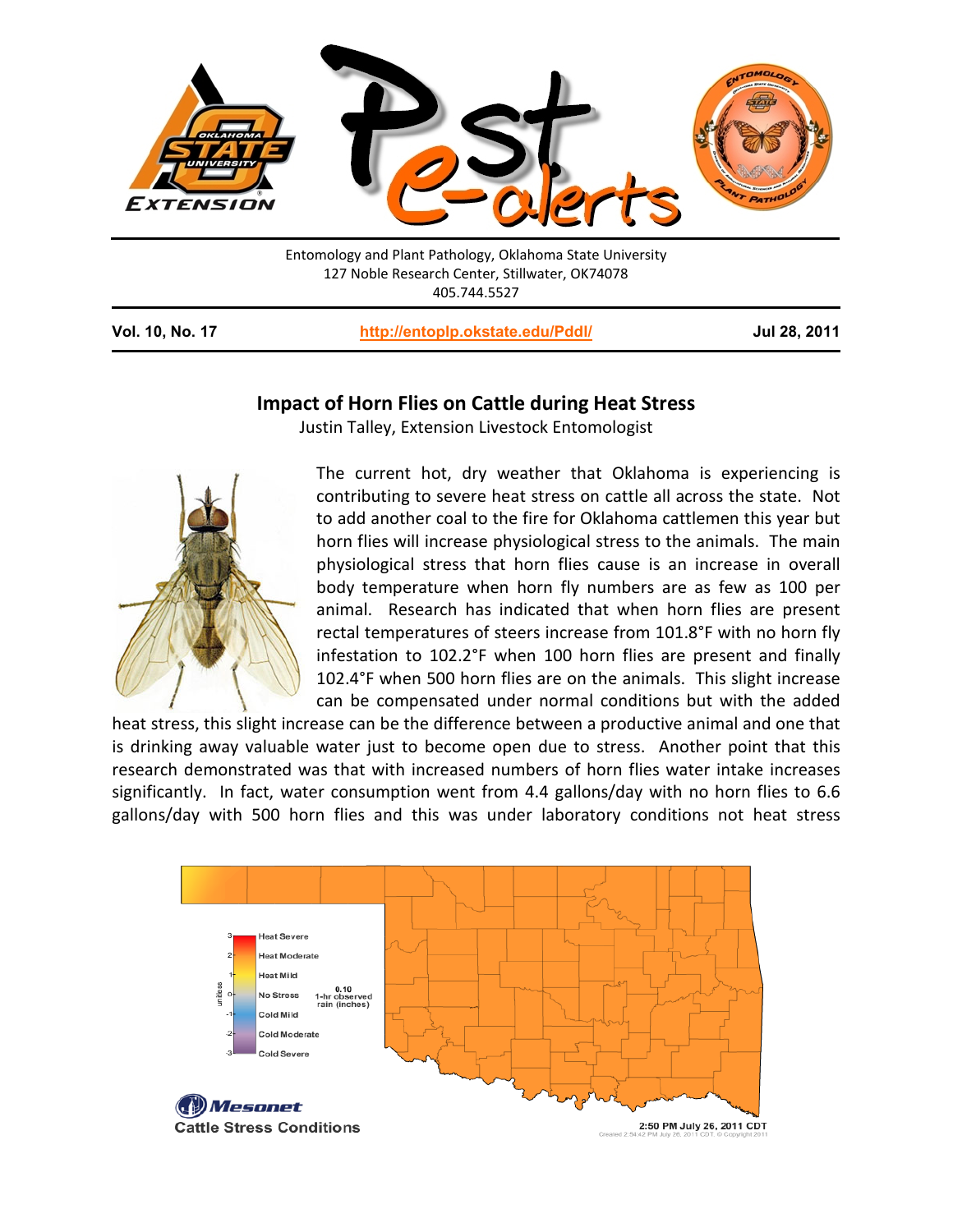conditions. Considering a normal cow weighing 1200 lbs. will consume around 24 gallons per day under 90°F conditions you can reasonably add another 6 gallons when horn flies are present plus the added amount for temperatures at 100°F or above. There is also a correlation to the impact of horn fly densities on animals and forage quality. It is theorized that a reduction in average daily gain in growing beef animals becomes more linear (i.e. more of a direct relationship) for every 100 horn flies increase on the animal when forage quality becomes moderate to poor. Considering that most forage conditions in Oklahoma at this time are at the lower end of the quality spectrum the impact of horn flies on the animals can become more significant. Below is a table that list relevant physiological effects of horn flies feeding on beef animals:

|                                                | Horn flies /animal |                   |  |
|------------------------------------------------|--------------------|-------------------|--|
| Item<br>0                                      | 100                | 500               |  |
|                                                |                    |                   |  |
| Heart rate /min <sup>b</sup><br>76.6           | 89.1               | 101.1             |  |
| Respiration rate / min <sup>b</sup><br>44.6    | 52.7               | 62.1              |  |
| Rectal Temp., °F <sup>b</sup><br>101.8         | 102.2              | 102.4             |  |
| $4.4^c$<br>Water intake, gal./day              | 4.3 <sup>c</sup>   | 6.6 <sup>d</sup>  |  |
| 1.0 <sup>c</sup><br>Urine output, gal./day     | 1.1 <sup>c</sup>   | 3.2 <sup>d</sup>  |  |
| Feed intake, lbs. DM/day<br>12.4               | 12.4               | 12.4              |  |
| Nitrogen intake, grams/day<br>119.1            | 118.0              | 119.1             |  |
| Fecal nitrogen, grams/day<br>30.9              | 34.5               | 34.8              |  |
| 24.6 <sup>c</sup><br>Urine nitrogen, grams/day | 31.1 <sup>cd</sup> | $34.7^{d}$        |  |
| $63.6^c$<br>Nitrogen retained,<br>grams/day    | 50.2 <sup>d</sup>  | 49.5 <sup>d</sup> |  |

Table 1. Influence of horn fly infestations on physiological measurements of beef steers.<sup>a</sup>

<sup>a</sup> Byford et al., 1992 and Schwinghammer et al., 1986

 $b$  Row values differ (P = 0.05)

 $c, d$  Row values differ with different superscript (P = 0.05)

If horn flies are affecting your cattle then some simple control methods can be applied such as dust bags or backrubber/oiler but these have to be placed in areas where every animal is required to go under them. Ear tags are also effective at controlling horn flies but a limiting factor especially during this extreme heat is gathering the animals and working them through a chute system. If cattle come up to a feed truck fairly easily then spraying them will aide in reducing the amount of horn flies on the animals. Every producer will have different infestation levels of horn flies on his/her herds and it will be up to the producer to determine if their cattle are being further stressed by horn flies but there are still significant amounts of horn flies present on Oklahoma cattle even in this dry climate. If you have concerns about horn flies on your cattle please contact your local county extension educator and they can provide further information.